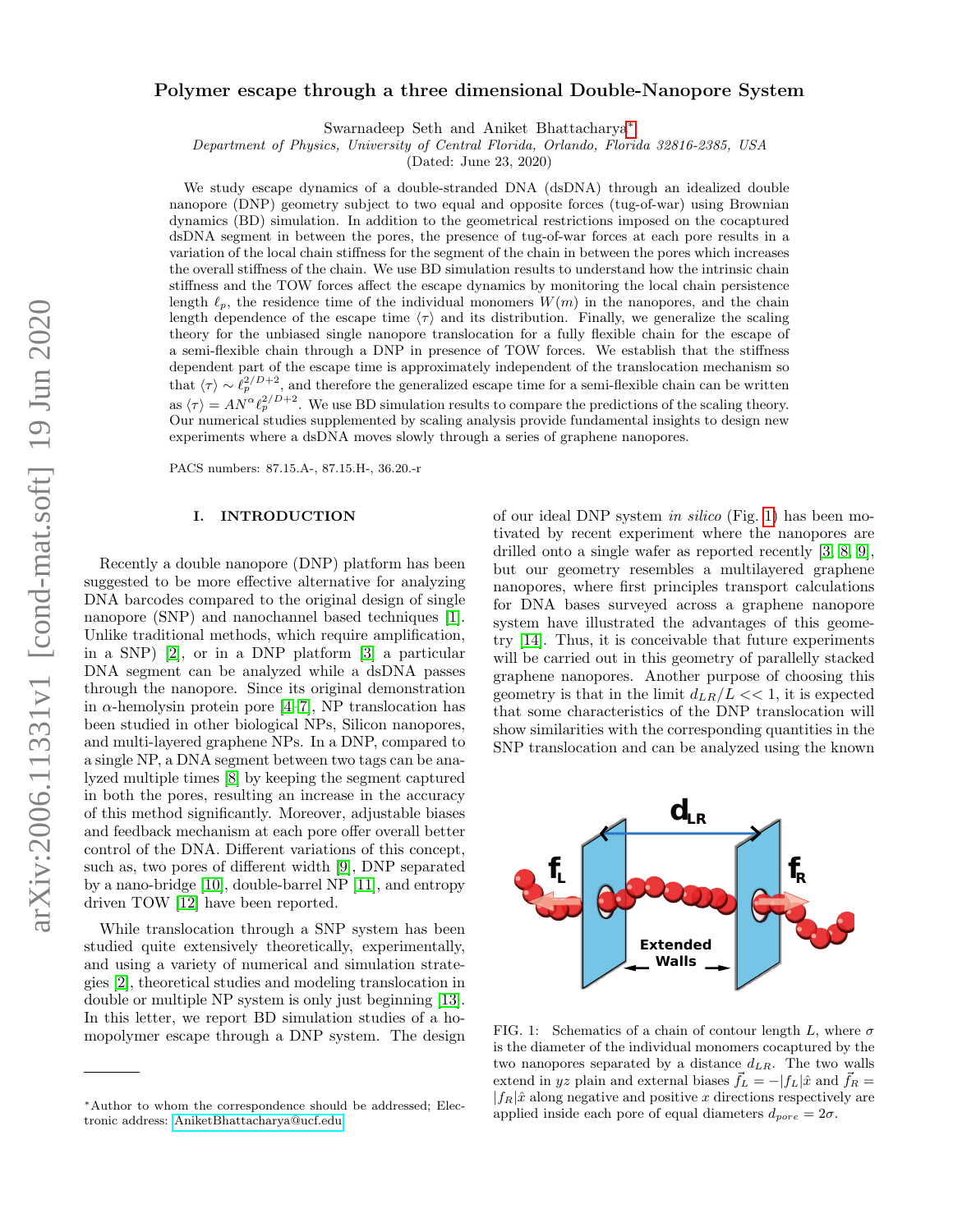results from scaling theory of SNP translocation [\[15–](#page-6-12)[17\]](#page-6-13), nonequilibrium tension propagation (TP) theory of polymer translocation [\[18\]](#page-6-14), and prior results for SNP translocation for a stiff chain [\[19\]](#page-6-15). These studies will also provide information to design new experiments with different parameter sets, develop a theoretical framework that can be tested by additional simulation studies.

#### II. MODEL

Our BD scheme is implemented on a bead-spring model of a polymer with the monomers interacting via an excluded volume (EV), a Finite Extension Nonlinear Elastic (FENE) spring potential, and a bond-bending potential enabling variation of the chain persistence length  $\ell_p$  (Fig. [1\)](#page-0-1). The model, originally introduced for a fully flexible chain by Grest and Kremer [\[20\]](#page-6-16), has been studied quite extensively by many groups using both Monte Carlo (MC) and various molecular dynamics (MD) methods [\[21\]](#page-6-17). Recently we have generalized the model for a semi-flexible chain and studied both equilibrium and dynamic properties [\[19,](#page-6-15) [22,](#page-6-18) [23\]](#page-6-19). Comparison of our BD results with those obtained for very large self-avoiding chains on a square lattice reveals robustness of the model for certain universal aspects, e.g., scaling of end-to-end distance and transverse fluctuations [\[22–](#page-6-18)[25\]](#page-6-20). Using our BD scheme for confined stiff polymers in nanochannels we have demonstrated and verified the existence of Odijk deflection length  $\lambda \sim (\ell_p D^2)^{1/3}$  [\[25\]](#page-6-20). Last but not the least we have used the same model earlier to address various problems in SNP translocation with success [\[26–](#page-6-21)[29\]](#page-7-0). The successes of these prior studies explaining a variety of phenomena provide assurance that the BD simulation studies will provide useful informations and insights toward a fundamental understanding of polymer translocation through a model DNP system.

The EV interaction between any two monomers is given by a short range Lennard-Jones (LJ) potential

$$
U_{\text{LJ}}(r) = 4\epsilon \left[ \left( \frac{\sigma}{r} \right)^{12} - \left( \frac{\sigma}{r} \right)^6 \right] + \epsilon, \text{ for } r \le 2^{1/6}\sigma;
$$
  
= 0, for  $r > 2^{1/6}\sigma$ . (1)

Here,  $\sigma$  is the effective diameter of a monomer, and  $\epsilon$ is the strength of the LJ potential. The connectivity between neighboring monomers is modeled as a FENE spring with

<span id="page-1-0"></span>
$$
U_{\text{FENE}}(r_{ij}) = -\frac{1}{2}k_F R_0^2 \ln\left(1 - r_{ij}^2 / R_0^2\right). \tag{2}
$$

Here,  $r_{ij} = |\vec{r}_i - \vec{r}_j|$  is the distance between the consecutive monomer beads i and  $j = i \pm 1$  at  $\vec{r}_i$  and  $\vec{r}_j$ ,  $k_F$  is the spring constant and  $R_0$  is the maximum allowed separation between connected monomers. The chain stiffness  $\kappa$ is introduced by adding an angle dependent three body interaction term between successive bonds as (Fig. [1\)](#page-0-1)

$$
U_{\text{bend}}(\theta_i) = \kappa \left(1 - \cos \theta_i\right) \tag{3}
$$

Here  $\theta_i$  is the angle between the bond vectors  $\vec{b}_{i-1}$  $\vec{r}_i - \vec{r}_{i-1}$  and  $\vec{b}_i = \vec{r}_{i+1} - \vec{r}_i$ , respectively, as shown in Fig. [1.](#page-0-1) The strength of the interaction is characterized by the bending rigidity  $\kappa$  associated with the  $i^{th}$  angle  $\theta_i$ . For a homopolymer chain the bulk persistence length  $\ell_p$  of the chain in three dimensions (3D) is given by [\[30\]](#page-7-1)

$$
\ell_p/\sigma = \kappa / k_B T. \tag{4}
$$

Each of the two purely repulsive walls consists of one mono-layer (line) of immobile LJ particles of the same diameter  $\sigma$  of the polymer beads symmetrically placed at  $\pm \frac{1}{2}d_{LR}$ . The two nanopores are created by removing particles at the center of each wall (Fig. [1\)](#page-0-1). We use the Langevin dynamics with the following equations of motion for the  $i^{th}$  monomer

<span id="page-1-1"></span>
$$
m\ddot{\vec{r}}_i = -\nabla(U_{\text{LJ}} + U_{\text{FENE}} + U_{\text{bend}} + U_{\text{wall}}) - \Gamma \vec{v}_i + \vec{\eta}_i. (5)
$$

Here  $\vec{\eta}_i(t)$  is a Gaussian white noise with zero mean at temperature  $T$ , and satisfies the fluctuation-dissipation relation in d physical dimensions (here  $d = 3$ ):

$$
\langle \vec{\eta}_i(t) \cdot \vec{\eta}_j(t') \rangle = 2dk_B T \Gamma \delta_{ij} \delta(t - t'). \tag{6}
$$

We express length and energy in units of  $\sigma$  and  $\epsilon$ , respectively. The parameters for the FENE potential in Eq. [\(2\)](#page-1-0),  $k_F$  and  $R_0$ , are set to  $k_F = 30\epsilon/\sigma$  and  $R_0 = 1.5\sigma$ , respectively. The friction coefficient and the temperature are set to  $\Gamma = 0.7 \sqrt{m \epsilon / \sigma^2}$ ,  $k_B T / \epsilon = 1.2$ , respectively. The force is measured in units of  $k_BT/\sigma$ .

The numerical integration of Equation [\(5\)](#page-1-1) is implemented using the algorithm introduced by Gunsteren and Berendsen [\[31\]](#page-7-2). Our previous experiences with BD simulation suggests that for a time step  $\Delta t = 0.01$  these parameters values produce stable trajectories over a very long period of time and do not lead to unphysical crossing of a bond by a monomer [\[23,](#page-6-19) [25\]](#page-6-20). The average bond length stabilizes at  $b_l = 0.971 \pm 0.001$  with negligible fluctuation regardless of the chain size and rigidity [\[23\]](#page-6-19). We have used a Verlet neighbor list [\[32\]](#page-7-3) in stead of a link-cell list to expedite the computation.

#### III. RESULTS

The starting conformation of our BD simulation is a DNA polymer already captured and threaded through both the pores as in Fig. [1.](#page-0-1) We symmetrically place the polymer in a DNP device and equilibrate the polymer chain keeping two polymer beads inside each pore clamped. We equilibrate the polymer over 10 times the Rouse relaxation time  $\tau_{Rouse} \sim N^{1+2\nu}$ , where  $\nu = 0.588$ is the Flory exponent in 3D (for N=128 this corresponds to  $10^8$  time steps) [\[33\]](#page-7-4), the polymer chain is allowed to translocate under the influence of two external forces  $f_L$  and  $f_R$ . In this paper we only consider the TOW  $\vec{f}_L + \vec{f}_R = 0$ , so that the polymer chain diffuses across the entropic barrier imposed by the pores. To calculate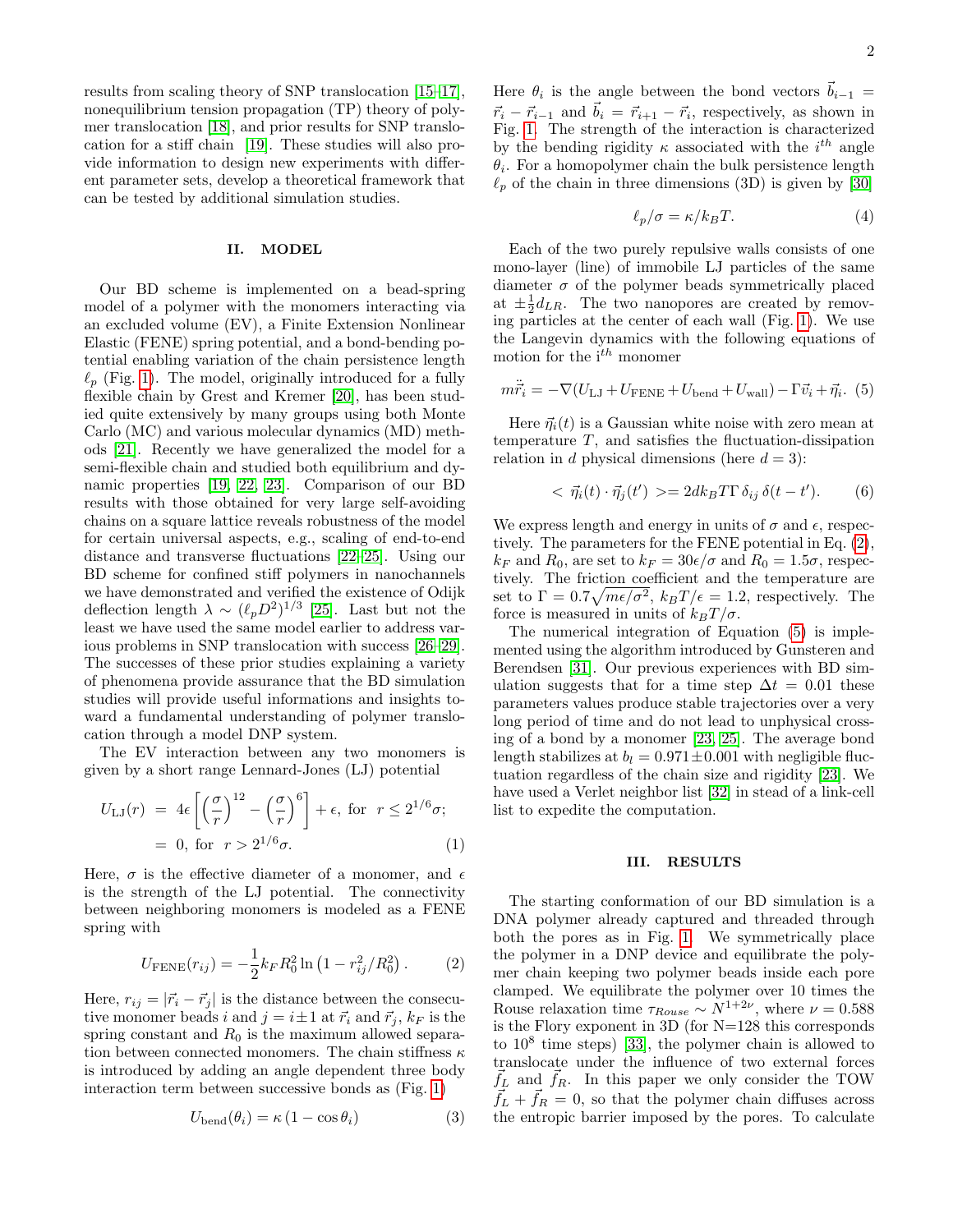relevant physical quantities, we take average over 2000 successful translocation events for several chain lengths  $L = 128\sigma - 256\sigma$  and for several values of stiffness parameter  $\kappa = 0 - 128$ .

### A. Chain persistence length during translocation:

The conformations of the chain segment in between the pores are severely restricted. In addition, opposite forces are present at each pore. This provides the chain segment a time dependent stiffness as shown in Fig.  $2(a)$ . Here we show the instantaneous local chain stiffness  $\ell_p(m)$  as a function of the monomer index  $m$  for one successful translocation event at times  $0.05\tau$ ,  $0.25\tau$ ,  $0.5\tau$ ,  $0.75\tau$  and 0.95 $\tau$ ,  $\tau$  being the total translocation time. Fig. [2\(](#page-2-0)a) shows that the chain segment acquires an increased stiffness while crossing the region in between the two pores. As time progresses, the position of the maxima does not necessarily occur at an increasing value of the reduced monomer index  $m/N$  due to back and forth motion of the chain. The restricted motion of the monomers in the vicinity of pores and the presence of TOW forces make the chain locally stiffer. We also calculated the time aver-aged stiffness shown in Fig. [2\(](#page-2-0)b). Since  $\vec{f}_L + \vec{f}_R = 0$ , the middle monomers spend considerable amount of time, as also reflected in the wait time distribution  $W(m)$  (please see next section) in the region in between the pores resulting the average stiffness becoming maximum around  $m = N/2$ . While calculating the local persistence length we have used the same expression as that of a worm-like chain (WLC) [\[33\]](#page-7-4)

<span id="page-2-1"></span>
$$
\ell_p(m) = -\frac{1}{\ln[\cos(\theta_m)]},\tag{7}
$$

where  $\theta_m$  is the angle subtended by the adjacent bond vectors connecting the monomer  $m$ . Previously we have shown that the inclusion of the excluded volume interaction does not alter Eqn. [7,](#page-2-1) as this is a local property of the chain [\[23\]](#page-6-19). It is also evident from Fig. [2\(](#page-2-0)b) that the relative increase in persistence length  $\ell_p/\langle \ell_p \rangle$  is most significant for  $\kappa = 0$  and becomes less prominent for a stiffer chain with higher  $\kappa$  value which resembles the stiffness of a double-stranded DNA . The chain segment in between the pores experiences equal and opposite forces which further increases the stiffness by restricting entropic penalty. This reduction is entropy is less significant for a stiffer chain which explains the effect.

#### B. The Wait time Distribution:

A useful quantity that provides the detail of the translocation process is the residence time or the wait



<span id="page-2-0"></span>FIG. 2: (a) The instantaneous local chain persistence length  $\ell_p(m)$  at five different instances  $(t = 0.05\tau$  (black circles),  $t = 0.25\tau$  (red squares),  $t = 0.50\tau$  (green diamonds),  $t =$  $0.75\tau$  (blue triangles), and  $t = 0.95\tau$  (brown down triangles) showing that different parts of the chain become stiffer at different time of the translocation process. (b) Normalized time averaged persistence length  $l_p/\langle \ell_p \rangle$  as a function of reduced monomer index  $m/N$  for  $\kappa = 0$  (magenta circles),  $\kappa = 16$  (teal squares) and  $\kappa = 32$  (orange triangles) respectively. The relative increase in  $\ell_p$  is most prominent for  $\kappa = 0$ .

normalized  $\tilde{W}(m)$  is defined as

$$
\langle \tilde{W}(m) \rangle = \frac{1}{\sum_{m=1}^{N} W(m)} \langle W(m) \rangle.
$$
 (8)

By definition  $\sum_{m=1}^{N} W(m) = \tau$ , hence  $\sum_{m=1}^{N} \tilde{W}(m) = 1$ . Thus  $\hat{W}(m)$  provides the relative time spent by the individual monomer during the translocation process as shown in Fig. [3.](#page-3-0) The quantity has been calculated for the unbiased SNP translocation and shares qualitatively similar features [\[44\]](#page-7-5) excepting minor modification in its shape near  $N/2 - \frac{1}{2} d_{LR}/\sigma < m < N/2 + \frac{1}{2} d_{LR}/\sigma$  due to the presence of two pores. For the unbiased translocation in a SNP, the  $W(m)$  is symmetric and peaks at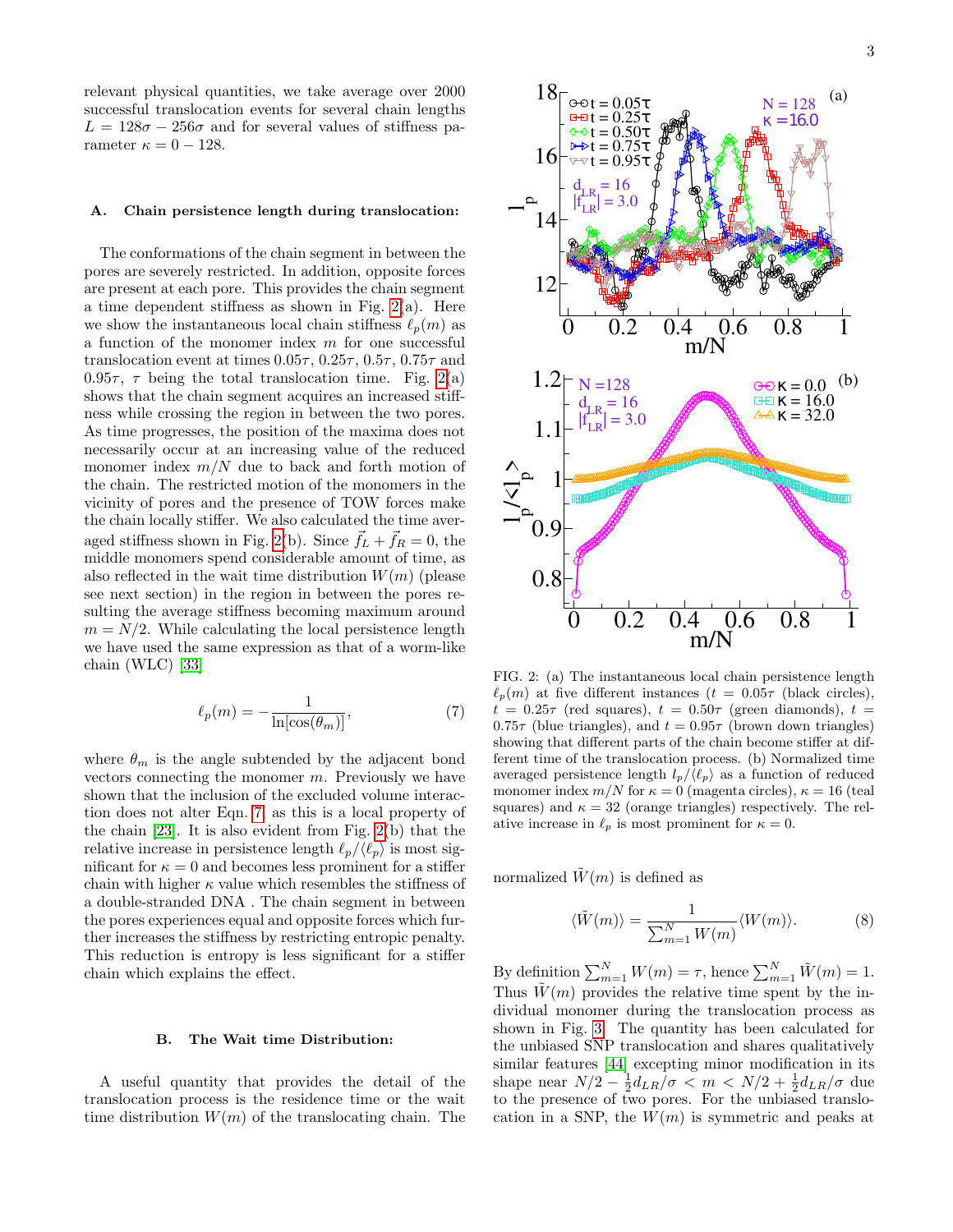$m = N/2$ , simply due to the fact the entropic force is balanced at either side of the pore, as has been observed previously [\[44\]](#page-7-5). For the escape problem in a DNP in a TOW situation,  $W(m)$  is still symmetric around  $m = N/2$  but now the two peak positions shift to  $m \simeq N/2 \pm \frac{1}{2} d_{LR}/\sigma$ for the exact same reason as for this shape the entropic forces are balanced at the left side of the left pore and at the right side of the right pore. Similar to what is observed for the SNP,  $W(m)$  rises roughly linearly for  $m < N/2 - \frac{1}{2}d_{LR}/\sigma$ , until peaks at  $m \simeq N/2 - \frac{1}{2}d_{LR}/\sigma$ . It then decreases to a minimum at  $m = N/2$ , rises and peaks again at  $m = N/2 + \frac{1}{2}d_{LR}, /\sigma$ , then goes down almost linearly as shown in Fig.  $3(a)$ . The two noticeable kinks at  $0.5 \pm 0.3$ , where a change of slope occurs, are when the monomers have exited either of the pores and subject to a net bias force. It is also worth noticing that  $W(m)$  has a local minimum at the midpoint of the chain  $m = N/2$ . The monomer with index  $m = N/2$  lowers the free energy by staying equidistant from the two pores which decreases its residence time at each pore. This explains the shape of Fig. [3\(](#page-3-0)a). We further observe that  $\tilde{W}(m)$  is almost insensitive to the chain stiffness. An increase in the chain stiffness causes the translocation time  $\langle \tau \rangle$  to increase [\[19\]](#page-6-15) (shown at the inset) and collapse of  $\langle \tilde{W}(m) \rangle$  for different stiffness onto the same master curve implies that  $\langle W(m) \rangle$  for each m increases proportionally with the translocation time. In addition, Fig. [3\(](#page-3-0)b) confirms  $\langle W(m) \rangle$  scales uniformly with chain lengths and the inset shows an excellent data collapse for  $N\langle W(m)\rangle$  against reduced monomer index.

Interestingly, we observe that  $\tilde{W}(m)$  is also insensitive to the rms transverse fluctuation  $\sqrt{\langle l_{\perp}^2 \rangle}$  of the segment in between the pores that decreases monotonically with increasing chain stiffness (Fig. [4\)](#page-4-0) . In simulation we measure the rms transverse fluctuation as follows:

$$
\sqrt{\langle l_{\perp}^2 \rangle} = \sqrt{\frac{1}{m_{pore}}} \sum_{i_{pore}=1}^{m_{pore}} (y_i^2 + z_i^2),
$$
\n(9)

where  $y_i$  and  $z_i$  are the vertical distances of the i<sup>th</sup> monomer with respect to the direction  $\hat{x}$  from the left pore the right pore, and  $m_{pore}$  are the number of monomers in between the two pores. This decrease in  $\sqrt{\langle l_{\perp}^2 \rangle}$  is a generic feature for chain segment under tension. We have explained it elsewhere by mapping the translocation problem to that of a flexible-stiff-flexible triblock copolymer [\[13\]](#page-6-10). Combining results from Figs. 2, 3, and 4 we conclude that despite variations in chain stiffness and concomitant fluctuations in between the pores, the normalized wait time distributions  $\tilde{W}(m)$  collapse onto the same master curve. This result can be helpful to explain characteristics of translocating polymers of



<span id="page-3-0"></span>FIG. 3: (a) Normalized wait time distribution  $\tilde{W}(m)$  as a function of reduced monomer index  $m/N$  for  $N = 128$  for  $\kappa = 0$  (magenta circles), 16 (teal squares), and 32 (orange diamonds) respectively. (b)  $\tilde{W}(m)$  shows the chain length dependence ( $N = 128$ , 192, and 256 of  $W(m)$  for  $\kappa = 16.0$ . The inset confirms that qualitative behavior remains uniform for  $N\tilde{W}(m)$  with reduced monomer index for different chain lengths.

# C. The TOW and the Escape:

A central question in polymer translocation is how long does it take for the chain to escape from one side to the other ? This has been described in terms of a translocation exponent  $\alpha$  which determines the power law dependence of the mean translocation time  $\langle \tau \rangle$  on the chain length N,

$$
\langle \tau \rangle = A N^{\alpha}.
$$
 (10)

We expect that for  $d_{LR} \ll L$ , the escape problem in a DNP will also be described by a similar power law dependence of the  $\langle \tau \rangle$  on N. In this limit the contribution of the segment in between the two nanopores becomes insignificant, thus, one expects that the exponent  $\alpha$  will be the same as that of a SNP. We have obtained the escape time  $\langle \tau \rangle$  from the BD simulation for the symmet-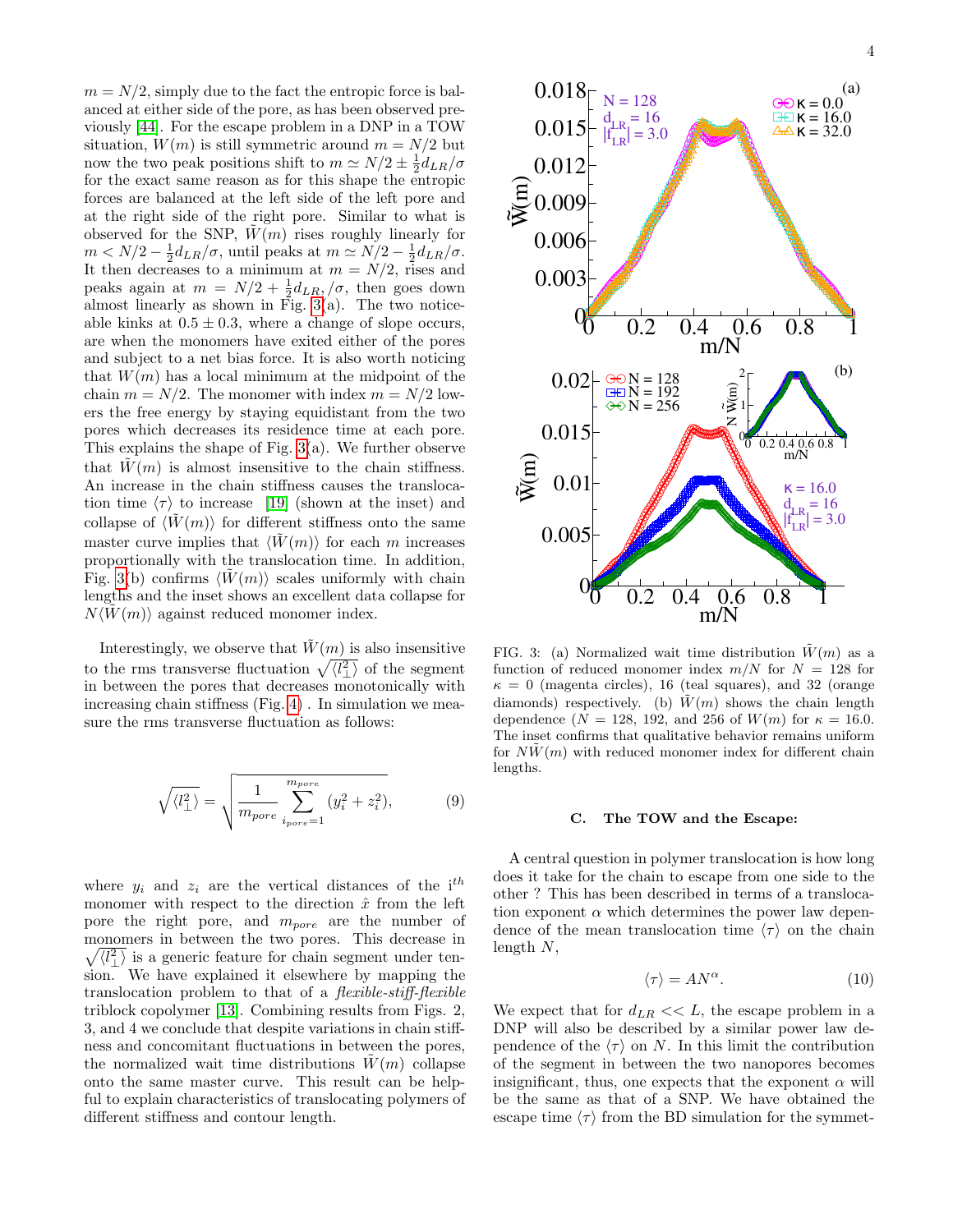

<span id="page-4-0"></span>FIG. 4: Transverse fluctuation shows a steady decrease with increasing chain stiffness k.

rically placed and cocaptured polymer in between two nanopores for  $\vec{f}_L + \vec{f}_R = 0$ . Due to the symmetric arrangement, the case escape occurs equally through the left pore and the right pore. By monitoring 2000 independent runs we checked that translocations occur with equal probability in either direction.

The escape problem through an idealized nanopore in a thin membrane has been studied theoretically by various authors [\[35](#page-7-6)[–37\]](#page-7-7). For a fully flexible chain it was proposed [\[35,](#page-7-6) [37\]](#page-7-7) that  $\alpha = 1+2\nu$  so that the average translocation time for the unbiased translocation scales with the chain length as  $\langle \tau_0 \rangle = AN^{1+2\nu}$ . This follows assuming quasi equilibrium condition so that the gyration radius  $\langle R_g \rangle \sim$  $N^{\nu}$ , is the same as that of the bulk, and that in absence of the hydrodynamic effects, the diffusion constant of the center of mass of the chain  $D \sim 1/N$ . Thus, translocation time  $\langle \tau \rangle$  to travel a distance of the order of  $\langle R_q \rangle$  can be estimated by substituting

<span id="page-4-2"></span>
$$
\langle R_g^2 \rangle \sim N^{2\nu},\tag{11}
$$

in the diffusion equation  $\langle R_g^2 \rangle \sim D\langle \tau \rangle$ , which results

<span id="page-4-1"></span>
$$
\langle \tau_0 \rangle \sim \langle R_g^2 \rangle / D = A N^{1+2\nu}.
$$
 (12)

Thus, the translocation time in this picture scales as the Rouse relaxation time [\[33\]](#page-7-4).

Eqn. [12](#page-4-1) for a fully flexible chain can be generalized for a semiflexible chain using the generalized Flory theory due to Nakanishi [\[38\]](#page-7-8) and Schaeffer, Pincus and Joanny [\[39\]](#page-7-9) which incorporates the persistence length  $\ell_p$  into the Flory Eqn. [11](#page-4-2) as follows.

<span id="page-4-3"></span>
$$
\sqrt{\langle R_g^2 \rangle} \sim \ell_p^{1/(D+2)} N^{\nu}
$$
\n(13)

in D physical dimensions. Previously we have shown that in two dimensions (2D) Eqn. [13](#page-4-3) holds for  $L/\ell_p > 1$  [\[23\]](#page-6-19). Hence for the unbiased translocation the generalization

for the translocation time  $\langle \tau_{\ell_p} \rangle$  for a semi-flexible chain of persistence length  $l_p$  is

<span id="page-4-4"></span>
$$
\langle \tau_{\ell_p} \rangle = A \ell_p^{\frac{2}{D+2}} N^{1+2\nu} = \langle \tau_0 \rangle \ell_p^{\frac{2}{D+2}} \tag{14}
$$

In making generalization of Eqn. [12](#page-4-1) to Eqn [14](#page-4-4) we assumed that the amplitude factor A remains the same. In other words we have decoupled that stiffness factor from the intrinsic translocation time of a fully flexible chain, an assumption is not fully justified a priori. But we observe this works reasonably well for the escape problem that we have studied here. Slater [\[41\]](#page-7-10) and Panja [\[42\]](#page-7-11) has suggested an alternative expression for  $\langle \tau_0 \rangle$  based on the memory effect to Eqn. [12](#page-4-1) where the exponent  $\alpha = 2 + \nu$ , so that  $\langle \tau_0 \rangle \sim N^{2+\nu}$ . If we assume that the stiffness factor  $\ell_p^{2/D+2}$  decouples from the solvent factor then instead of Eqn. [14](#page-4-4) one gets,  $\langle \bar{\tau}_{\ell_p} \rangle = \bar{A} \ell_p^{\frac{2}{D+2}} N^{2+\nu} = \langle \bar{\tau}_0 \rangle \ell_p^{2/D+2}$ <br>Here  $\langle \bar{\tau}_0 \rangle = \bar{A} N^{2+\nu}$ . We assume that the stiffness factor  $\ell_p^{2/D+2}$  enters in to this equation exactly the same way as in Eqns. [14](#page-4-4) irrespective of the mechanism of  $\langle \bar{\tau}_0 \rangle$ . Fig. [5](#page-4-5) verifies this decoupling of the stiffness factor from the intrinsic translocation time  $\langle \tau_0 \rangle$  for a fully flexible chain. In 3D the factor  $\ell_p^{2/D+2} = \ell_p^{0.4}$ . A plot of  $\langle \tau_{\ell_p} \rangle / \langle \tau_0 \rangle$  as a function of the chain persistence length  $\ell_p$  validates the the prefactor  $\ell_p^{2/D+2} = \ell_p^{0.4}$  in Eqns. [14.](#page-4-4) In the next section we explore the chain length dependence of  $\langle \tau_0 \rangle \sim N^{\alpha}$ in the DNP system.



<span id="page-4-5"></span>FIG. 5:  $\langle \tau_{\ell_p} \rangle / \langle \tau_0 \rangle$  as a function of  $\ell_p$  (blue squares). The dotted line is a power law fit  $(\langle \tau_{\ell_p} \rangle / \langle \tau_0 \rangle \sim \ell_p^{0.4})$  through the points validating Eqn. [14.](#page-4-4) The inset shows the same (green circles) on a log-log scale. The straight line is a linear fit with slope  $0.40 \pm 0.01$ .

The polymer escape problem has been studied by several authors in the past making its connection to the translocation problem [\[35–](#page-7-6)[37,](#page-7-7) [40,](#page-7-12) [41,](#page-7-10) [44\]](#page-7-5). One would like to distinguish between translocation and escape in this context. Typically, in a translocation problem, the entire chain crosses from the cis side of the pore to the trans side. For the case of driven translocation simulation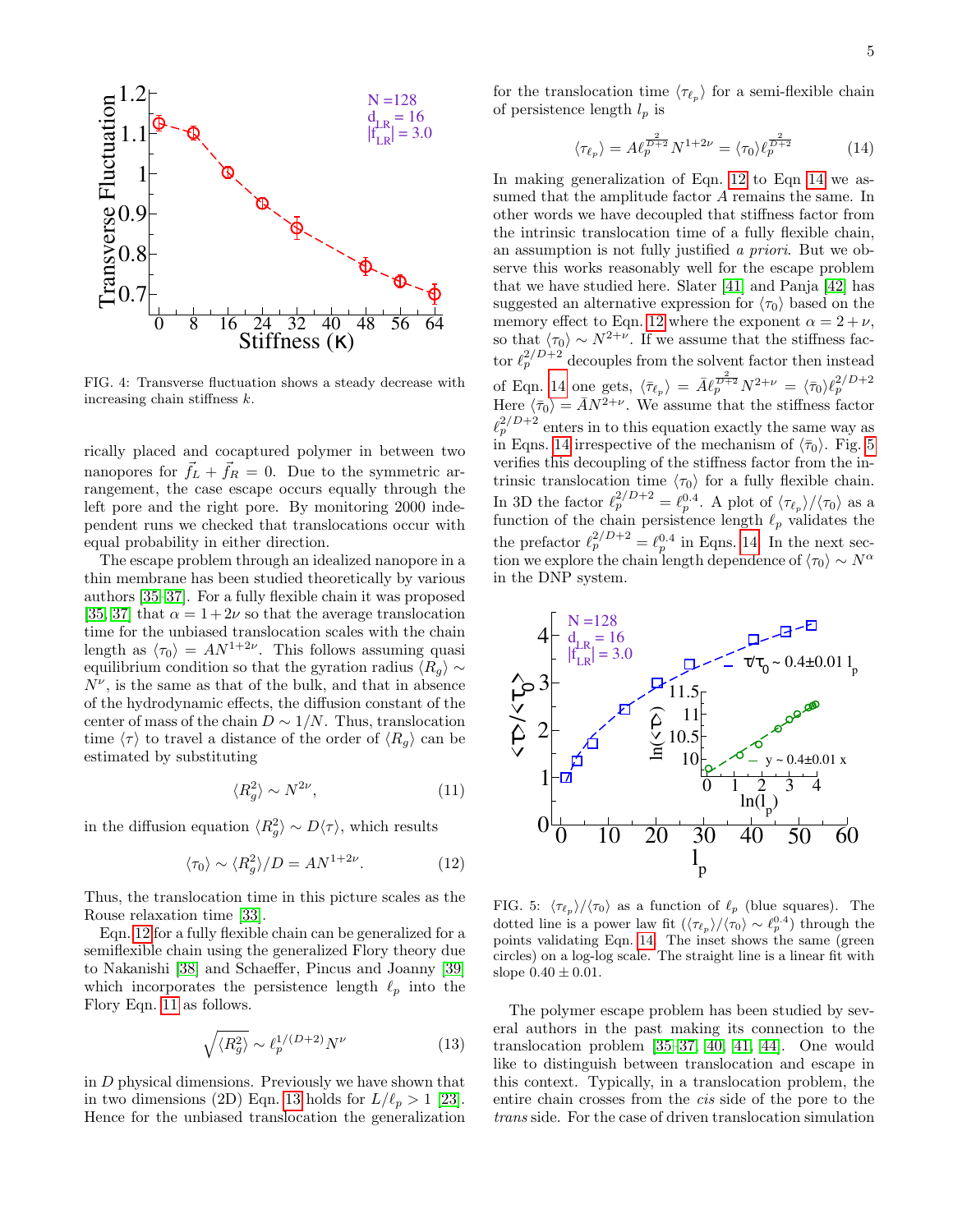studies are also carried out by placing the 1st monomer either at the center of the pore or slightly shifted at the trans side [\[26–](#page-6-21)[28\]](#page-7-13). For the unbiased case this will be prohibitively large, as the polymer has to cross a huge barrier. In order to circumvent this problem CKK put an artificial constraint that once a monomer is on the cis side, it can not go back to the trans side [\[37\]](#page-7-7). With this constraint their numerical calculation converged on the translocation time  $\langle \tau \rangle = AN^{1+2\nu}$ . CKK further argued that the prefactor is larger compared to the unconstrained case in order to account for the slower diffusion due to constraint imposed by the nanopore and the wall, and concluded that for the unbiased case the translocation exponent is the same as the as that of the relaxation process.



<span id="page-5-0"></span>FIG. 6: (a) Histograms of normalized escape time  $\tau/N^{2.4}\ell_p^{0.4}$ for chain length  $N = 192$  (cyan and blue squares for  $\kappa = 4.0$ and 8.0) and for  $N = 256$  (light and dark green diamonds for  $\kappa = 4.0$  and 8.0) respectively show data collapse. (b)  $\langle \tau \rangle$ as a function of  $N$  (log scale) shows slopes 2.37 and 2.50 for  $\kappa = 4.0$  and 8.0 respectively. (c) The renormalized  $\langle \tau \rangle / \ell_p^{0.4}$  as a function of N (log scale) which shows collapse of both the curves with slope  $\alpha = 2.40 \pm 0.07$  consistent with (a).

Dubbeldam et al. [\[43\]](#page-7-14) mapped that escape problem in one-dimensional anomalous diffusion problem in terms of reaction coordinate and predicted the anomalous exponent  $\alpha' = 2/(2\nu + 2 + \gamma_1) = 0.801(3d)$  by introducing surface exponent term  $\gamma_1 = 0.68(3d)$ . Dubbeldam et al. set up MC simulation with a directional constraint on polymer movement and showed  $\langle \tau_0 \rangle \propto$  $N^{2/\alpha'} = N^{2.496}$  which agrees their theoretical framework. de Haan and Slater [\[41\]](#page-7-10) incorporated memory effects during unbiased-translocation and asymptotically estimated  $\langle \tau_0 \rangle \sim N^{2.516}$  for a very long polymer.

Luo *et al.* revisited that same problem in two dimensions and studied polymer escape through a SNP using bond-fluctuation model [\[44\]](#page-7-5). Their initial condition is the same as ours, namely, to release the polymer from the peak of the entropic barrier and let it diffuse down the entropic valley. They observed that for the escape



<span id="page-5-1"></span>FIG. 7: (a) Histograms of normalized escape time  $\tau/N^{2.5}\ell_p^{0.4}$ for chain length  $N = 192$  (magenta and red squares for  $\kappa =$ 16.0 and 32.0) and for  $N = 256$  (brown and cyan diamonds for  $\kappa = 16.0$  and 32.0) respectively show data collapse. (b)  $\langle \tau \rangle$ as a function of N (log scale) shows slopes 2.52 and 2.56 for  $\kappa = 16.0$  and 32.0 respectively. (c) The renormalized  $\langle \tau \rangle / \ell_p^{0.4}$ as a function of  $N$  (log scale) which shows collapse of both the curves with slope  $\alpha = 2.50 \pm 0.07$  consistent with (a).

problem in 2D ( $\nu = 0.75$ )  $\langle \tau \rangle \sim N^{2.5}$  confirming that the escape problem and the translocation problem has the same (relaxation) exponent  $1 + 2\nu$ .

We studied the same problem albeit in the context of a DNP and having the DNA in a TOW with two equal and opposite forces so that net force is zero. Specifically, we studied the variation of the exponent  $\alpha$ , when one increases the chain persistence length from  $\ell_p < d_{LR}$  to  $\ell_p > d_{LR}$ . The logarithmic plots in Figs. [6\(](#page-5-0)b) ( $\ell_p < d_{LR}$ ) and [7\(](#page-5-1)b)  $\ell_p > d_{LR}$  show a systematic increase in slope  $(\alpha)$  from 2.37 to 2.52 as expected due to the stiffness factor  $\ell_p^{0.4}$  in Eqn. [14](#page-4-4) as  $\ell_p$  is increased from 4 - 32. However, Figs. [6\(](#page-5-0)c) and [7\(](#page-5-1)c) show plots of  $\tau_{\ell_p}/\ell_p^{0.4} = \langle \tau_0 \rangle \sim N^{\alpha}$ (see Eq. [14\)](#page-4-4) where the data for different  $\ell_p$  collapse on to the same straight line. We obtain  $\alpha = 2.4 \pm 0.05$  for  $\kappa = 4$  and 8 ( $\ell_p < d_{lR}$ ) and  $\alpha = 2.5 \pm 0.04$  for  $\kappa = 16$ and 32  $(\ell_p > d_{IR})$  respectively. This is further ensured from the data collapse in Figs.  $6(a)$  and  $7(a)$ . We further observe that as in the case of a DNP translocation problem, the shape of the histogram can be fitted with  $P(x) \sim x^{\alpha} \exp(-\beta x)$  with the maximum located at  $\alpha/\beta$ . We verify that  $\int_0^\infty x P(x) dx$  returns back the mean translocation time  $\langle \tau \rangle$ . Thus, for the DNP translocation we observe that the translocation exponent  $\alpha > 1 + 2\nu$ and  $\alpha$  increases with increasing stiffness. Since we have decoupled the intrinsic chain stiffness, this slow down of the translocation process is likely due to additional constraint imposed by the DNP.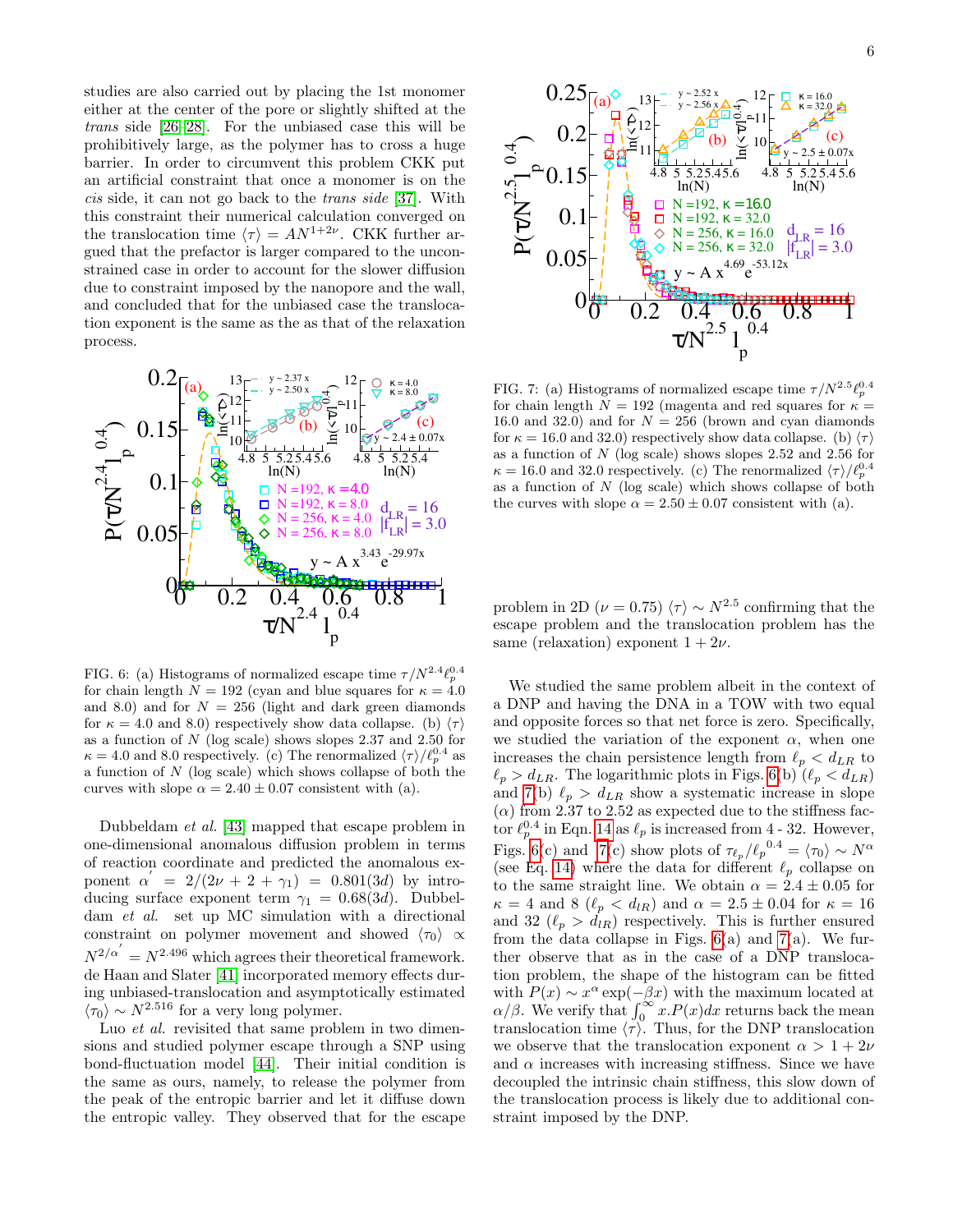## IV. SUMMARY AND CONCLUDING REMARKS

We have studied the polymer escape problem in a DNP system in a TOW situation where the distance between the pores is much smaller than the chain contour length for several chain persistence lengths. The problem bears similarities with much studied problem of escape of a fully flexible chain through a SNP. However, because if the presence of the two equal and opposite forces, our simulation studies reveal additional intriguing features. First, during the escape process the chain segments in the region between the pores acquires increased stiffness which becomes more prominent for a fully flexible chain, but also noticeable for stiffer chains. In contrast, the scaled wait time distributions for different chain stiffness collapse on to the same master curve, indicating that an increased chain stiffness introduces a global shift in the wait time distribution of the individual monomers with respect to the total translocation time.

We proposed generalization of the chain length dependence of the escape problem for semi-flexible chains (Eqn. [14\)](#page-4-4). Our simulation data establishes an important aspect of the escape problem that the stiffness factor arising from the generalization of the Flory theory (Eqn. [13\)](#page-4-3) decouples from the escape time of a fully flexible chain and thus, to a first approximation the theories developed for a fully flexible chain can be applied here leading to Eqn. [14.](#page-4-4) Our simulation studies validates that for a given contour length the escape time in-

- <span id="page-6-0"></span>[1] W. Reisner et al., Proc Natl Acad Sci USA 107, 13294 (2010).
- <span id="page-6-1"></span>[2] For recent reviews in the field please see M. Muthukumar Polymer Translocation (CRC Press, Boca Raton, 2011); A. Milchev, J. Phys. Condens. Matter 23, 103101 (2011); D. Panja, J. Stat. Mech. P06011 (2010); Vladimir V. Palyulin, Tapio Ala-Nissila, and Ralf Metzler, Soft Matter 10, 9016 (2014); M. Venkatesan and R. Bashir, Nature Nanotechnology 6, 615 (2011).
- <span id="page-6-2"></span>[3] Y. Zhang, X. Liu, Y. Zhao, J. K. Yu, W. Reisner, and W. B. Dunbar, Small 14, 1801890 (2018); X. Liu, Y. Zhang, R.Nagel, W. Reisner, W. B. Dunbar, 15, 1901704 (2019).
- <span id="page-6-3"></span>[4] J. J. Kasianowicz, E. Brandin, D. Branton and D. W. Deamer, Proc. Natl. Acad. Sci. U.S.A. 93, 13770 (1996).
- [5] A. Meller, L. Nivon, E. Brandin, J. A. Golovchenko, and D. Branton, Proc. Natl. Acad. Sci. U.S.A. 97, 1079  $(2000).$
- [6] A. Meller, L. Nivon, and D. Branton, Phys. Rev. Lett. 86, 3435 (2001).
- <span id="page-6-4"></span>[7] A. Meller and D. Branton, Electrophoresis 23, 2583 (2002).
- <span id="page-6-5"></span>[8] X. Liu, P. Zimny, Y. Zhang, A. Rana, R. Nagel, W. Reisner, and W. B. Dunbar, Small 16, 1905379 (2019).
- <span id="page-6-6"></span>[9] S. Pud, S. Chao, M. Belkin, D. Verschureren, T. Huijben, C. van Engelenburg, C. Dekker, and A. Aksimentiev, Nano Lett. 16, 8021 (2016).
- <span id="page-6-7"></span>[10] Paolo Cadinu et al. Nano Lett. 17, 6376 (2017).
- <span id="page-6-8"></span>[11] Paolo Cadinu et al. Nano Lett. 18, 2738 (2018).
- <span id="page-6-9"></span>[12] Jia-Wei Yeh, Nano Lett., 12, 1597 (2012).
- <span id="page-6-10"></span>[13] A. Bhattacharya and S. Seth, Phys. Rev. E 101, 052407 (2020).
- <span id="page-6-11"></span>[14] T. Ahmed *et al.*, Nanotechnology 25, 125705 (2014).
- <span id="page-6-12"></span>[15] T. Ikonen, A. Bhattacharya, T. Ala-Nissila, and W. Sung, Europhys. Lett. 103, 38001 (2013).
- [16] T. Ikonen, A. Bhattacharya, T. Ala-Nissila and W. Sung, J. Chem. Phys. 137, 085101 (2012).
- <span id="page-6-13"></span>[17] T. Ikonen, A. Bhattacharya, T. Ala-Nissila and W. Sung, Phys. Rev. E 85, 051803 (2012).
- <span id="page-6-14"></span>[18] T. Sakaue, Phys. Rev. E 76, 021803 (2007).
- <span id="page-6-15"></span>[19] R. Adhikari and A. Bhattacharya, J. Chem. Phys. 138, 204909 (2013).
- <span id="page-6-16"></span>[20] G.S. Grest, K. Kremer, Phys. Rev. A 33, 3628(R) (1986).
- <span id="page-6-17"></span>[21] A. D. Sokal, in Monte Carlo and Molecular Dynamics Simulations in Polymer Science, edited by K. Binder (Oxford University Press, New York,1995), Chap. 2
- <span id="page-6-18"></span>[22] A. Huang, R. Adhikari, A. Bhattacharya, K. Binder, Europhys. Lett. 105, 18002 (2014).
- <span id="page-6-19"></span>[23] A. Huang, A. Bhattacharya, and K. Binder, J. Chem. Phys. 140, 214902 (2014).
- [24] A. Huang and A. Bhattacharya, Europhys. Lett. 106, 18004 (2014).
- <span id="page-6-20"></span>[25] A. Huang, H.-P. Hsu, A. Bhattacharya and K. Binder, J. Chem. Phys. 143, 243102 (2015).
- <span id="page-6-21"></span>[26] A. Bhattacharya, Computer Simulation Studies in Con-

creases as a power law  $\ell_p^{2/D+2}$ . For the unbiased translocation the chain conformations are in quasi-equilibrium and hence Eqn [13](#page-4-3) is valid. However, we observe from the plot of  $\langle \tau \rangle / \ell_p^{2/D+2} = \langle \tau_0 \rangle = AN^{\alpha}$  (Insets of Fig. [6\(](#page-5-0)b) and Fig. [7\(](#page-5-1)b)) the translocation exponent  $\alpha$  depends on the chain stiffness and increases from  $2.4 \pm 0.01$  to  $2.5 \pm 0.01$ . This arises due to the additional constraint imposed by the two pores. and the system to develop chracateristics of a reptation [\[33\]](#page-7-4), which is intrinsically a slower process than diffusion. We believe these results will be useful for future DNP experiments driven under low bias in dual graphene nanopores.

#### V. ACKNOWLEDGMENT

The authors acknowledge computing resources under the auspices of UCF's high performance computing cluster STOKES where all the computations were done and thank Professor K. Binder and Professor W. Reisner for discussions.

## VI. DATA AVAILABILITY

The data that support the findings of this study are available from the corresponding author upon reasonable request.